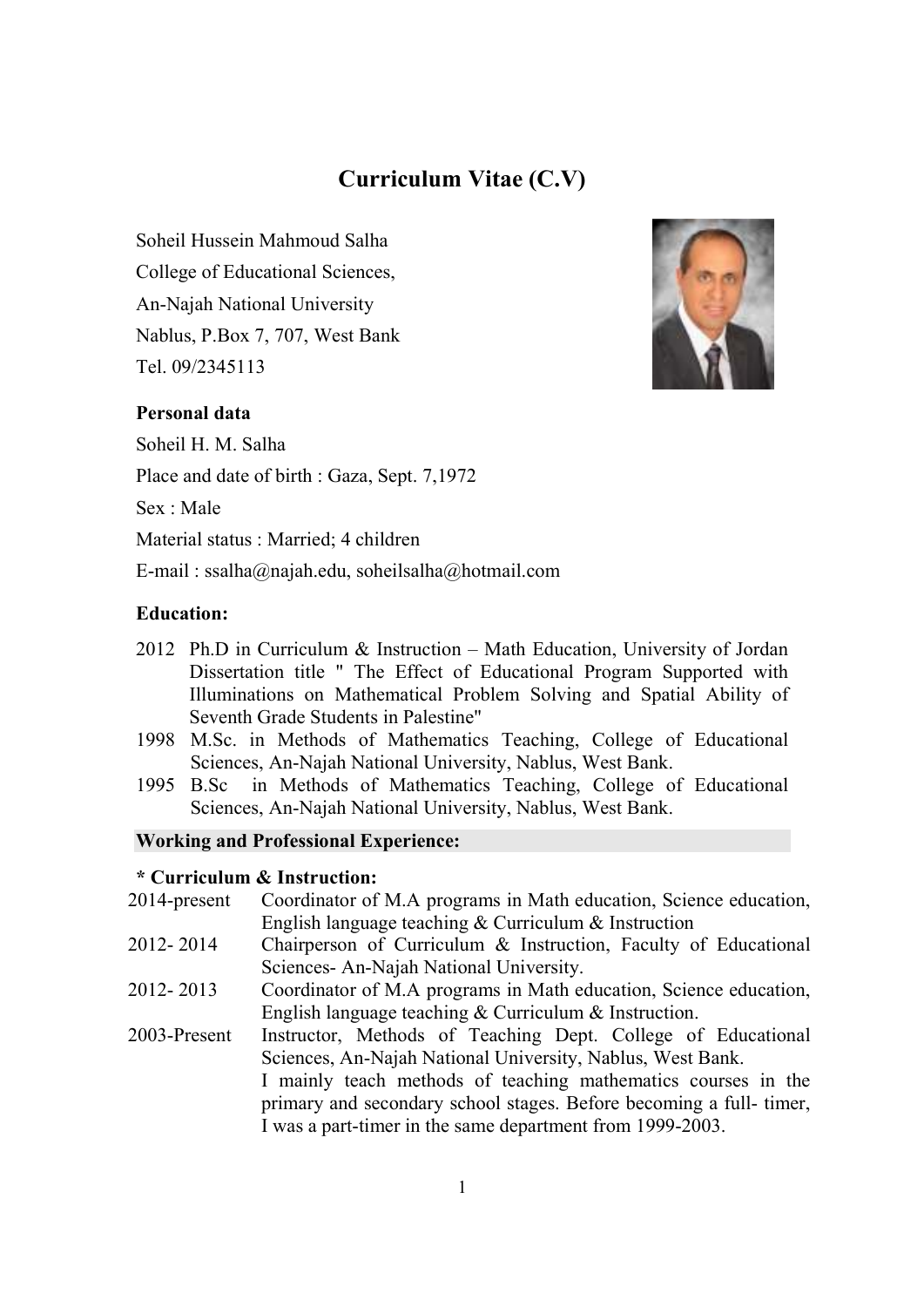- 2012 Developing a module of "Learning resources " Diploma of Classroom teacher of grades (1-4).
- 2012 Developing a course of "Math teaching " a project funded by World Bank.
- 2012 Teaching the module of "Partnership activating inside and outside school " Diploma of Classroom teacher of grades (1-4).
- 2010-2011 Author and editor-Obekian for development and research Jordan. The tasks were authoring, revising and editing additional math materials of Saudi Arabia curriculum.
- 2001- 2003 Instructor, Academic Curriculum, School Training Unit Project
- 2001- 2003 Instructor, Classroom Management , School Project Training Unit
- 1997-1998 Participant in the drafting and preparation of the First Palestinian Curriculum Plan approved by the Palestinian Legislative Council and the Cabinet.
- 1997-1998 Participant in the drafting, wording and revising the National Strategy for Technical and Vocational Training in Palestine, a project which involved Ministry of Labor, Ministry of Education and Ministry of Higher Education. The aim of this plan was to diversity secondary education tracks in Palestine.
- 1998 Supervision of teacher's courses pertinent to the experimentation of the outlines of the various disciplines
- 1996-1997 Mathematics teacher, Al-Ittihad Secondary School, Nablus, West Bank
- 1995-1996 Mathematics teacher, Gaza schools, Gaza strip

#### **\* Management:**

- 2005 Assistant to Dean of Educational Sciences College, An-Najah National University, Nablus, West Bank. 1997-2003 Chair of Mathematics Curriculum Dept. Ministry of Education,
- Palestinian Curriculum Development Center, Ramallah, Palestine
- 1997-1999 Deputy Director of Palestinian Curriculum Development Center, Ministry of Education, Ramallah, Palestine.

## **\* Others:**

- 1998 Preparation of the Palestinian Curriculum Development Center structure in terms of departments and divisions
- 1998 Preparation, writing and typing " Palestinian Third Mathematical Olympiad "
- 1997 Preparation of the Palestinian Curriculum Development Center budget for several years of the implementation of the Palestinian Curriculum.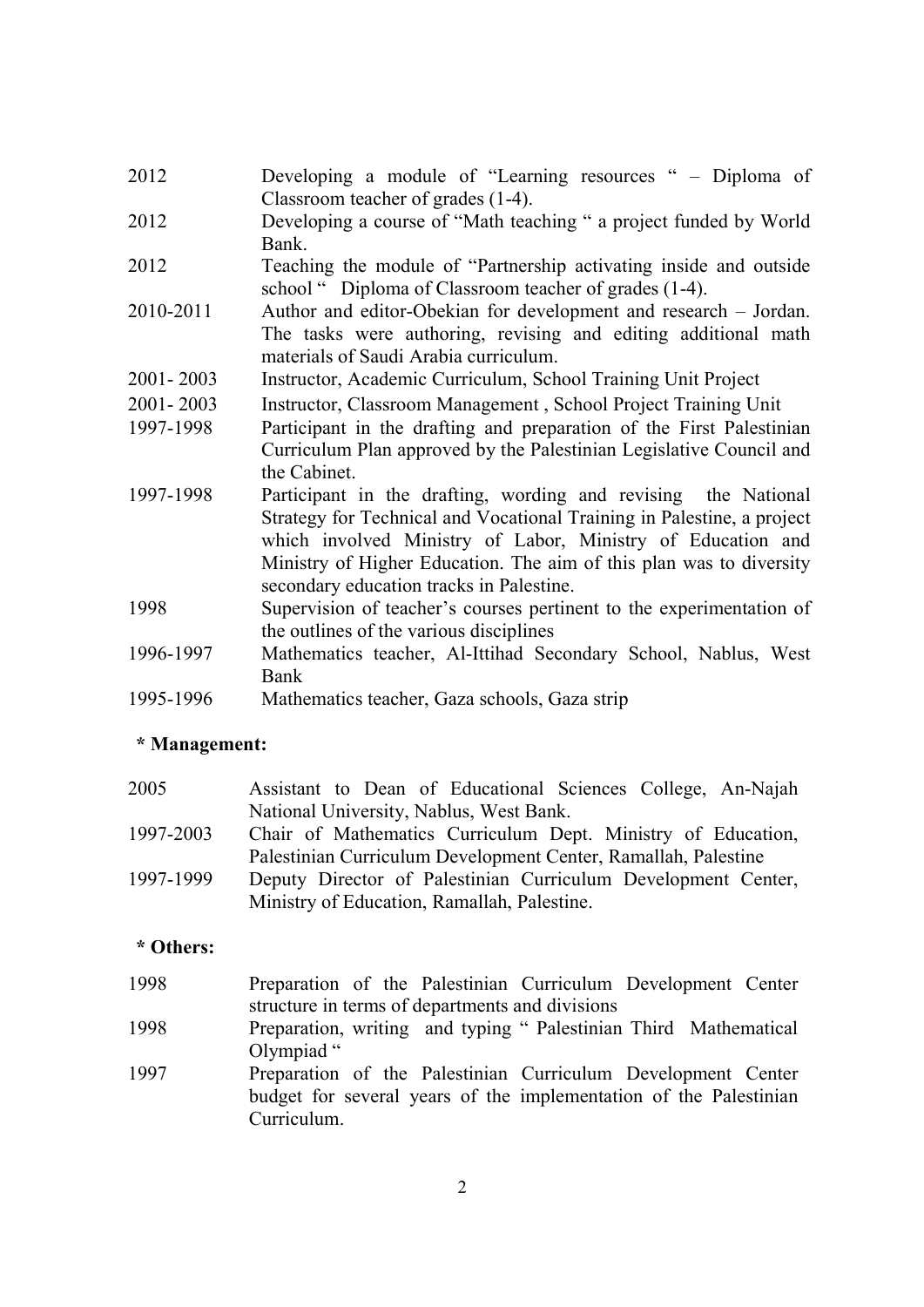|                            | 1995-1996 Accountant, Salha Company Ltd. Gaza Strip |  |
|----------------------------|-----------------------------------------------------|--|
| <b>Committees / Teams:</b> |                                                     |  |

| 2014         | Coordinator, Math team of grades (1-4) at NIET.                               |  |
|--------------|-------------------------------------------------------------------------------|--|
| 2003-Present | Dept. member, Dept. of Teaching Methods.                                      |  |
| 2009-2010    | Member of Employees Union at An-Najah National University.                    |  |
| 2009         | Team member of Educational Technology Center Project (ETC),                   |  |
|              | Funded by World Bank and EU.                                                  |  |
| 2009         | Team member of (Model School Network Project) Administered                    |  |
|              | by AMIDEAST, Funded by PFDP                                                   |  |
| 2009         | Team member of (Teaching Practices in Palestinian Higher                      |  |
|              | Education Project) Administered by AMIDEAST, Funded by                        |  |
|              | <b>PFDP</b>                                                                   |  |
| 2009         | Team member of (Mothers Capacity Building), Project Funded by                 |  |
|              | Welfare Foundation.                                                           |  |
| 2008         | Team member of (Rehabilitation of Kindergarten teachers Project)              |  |
|              | Funded by Near East Foundation.                                               |  |
| 2007-2008    | ICT Focal point, Support to Palestinian Educational Program                   |  |
|              | (SPEP) funded by Italian government.                                          |  |
| 2004-2005    | Member, Comprehensive Exam Committee, College of Graduate                     |  |
|              | Studies. An-Najah National University                                         |  |
| 2005         | Committee member, Authorship of $12th$ grade Mathematics                      |  |
|              | textbook (Literary Stream)                                                    |  |
| 2005         | Council member, College of Educational Sciences, An-Najah                     |  |
|              | <b>National University</b>                                                    |  |
| 2005         | Committee member, Self Evaluation of Elementary Education                     |  |
|              | Dept.                                                                         |  |
| 2005         | Committee member, Development of Teaching Methods Dept.                       |  |
| 2003         | Committee member, Preparation of training material for 9 <sup>th</sup> grade  |  |
|              | mathematics textbook.                                                         |  |
| 2002         | 9 <sup>th</sup><br>Coordinator,<br>grade Mathematics textbook,<br>Palestinian |  |
|              | Curriculum Development Center, Ramallah                                       |  |
| 2002         | Coordinator, $4^{\text{th}}$<br>grade Mathematics<br>textbook, Palestinian    |  |
|              | Curriculum Development Center, Ramallah                                       |  |
| 2002         | Coordinator, Teacher's Guide for $9th$ grade Physical Education,              |  |
|              | Palestinian Curriculum Development Center, Ramallah                           |  |
| 2002         | Coordinator, Teacher's Guide for 4 <sup>th</sup> grade Physical Education,    |  |
|              | Palestinian Curriculum Development Center, Ramallah                           |  |
| 1998-2001    | Member, Educational Administration Development Committee,                     |  |
|              | Ministry of Education.                                                        |  |
| 1998-2001    | Member, Administrative Analysis Committee, Ministry of                        |  |
|              | Education. UNESCO project.                                                    |  |
| 2001         | $8^{\text{th}}$<br>Coordinator,<br>grade Mathematics<br>textbook, Palestinian |  |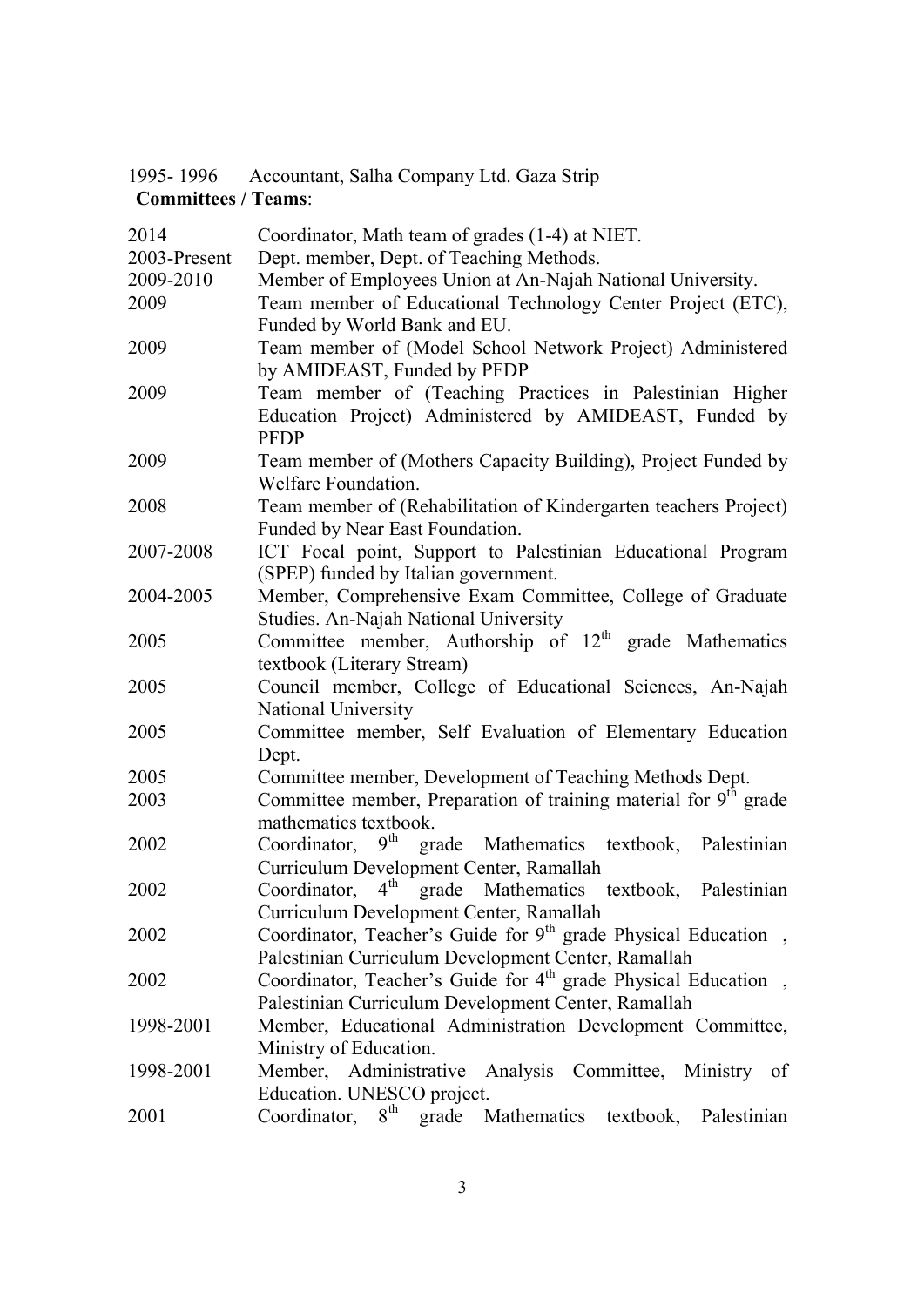|           | Curriculum Development Center, Ramallah                                     |
|-----------|-----------------------------------------------------------------------------|
| 2001      | Coordinator, 3rd grade Mathematics textbook, Palestinian                    |
|           | Curriculum Development Center, Ramallah                                     |
| 2001      | Coordinator, Teacher's Guide for 8 <sup>th</sup> grade Physical Education,  |
|           | Palestinian Curriculum Development Center, Ramallah                         |
| 2001      | Coordinator, Teacher's Guide for $3rd$ grade Physical Education,            |
|           | Palestinian Curriculum Development Center, Ramallah                         |
| 1998-2000 | Representative, National Team for Mathematics Curriculum,                   |
|           | Ministry of Education.                                                      |
| 1998-2000 | Representative, National Team for Physical Education                        |
|           | Curriculum, Ministry of Education.                                          |
| 1998-2000 | Representative, National Team for Free Activity Curriculum,                 |
|           | Ministry of Education.                                                      |
| 2000      | Member, Testing Committee in Mathematics for 10 <sup>th</sup> grade,        |
|           | Finnish – Palestinian Educational Project.                                  |
| 2000      | Coordinator, 7 <sup>th</sup> grade Mathematics textbook, Palestinian        |
|           | Curriculum Development Center, Ramallah                                     |
| 2000      | Coordinator, 2 <sup>nd</sup> grade Mathematics textbook, Palestinian        |
|           | Curriculum Development Center, Ramallah                                     |
| 2000      | Committee member, Preparation of training material for $6th$ grade          |
|           | mathematics textbook.                                                       |
| 2000      | Coordinator, Teacher's Guide for 7 <sup>th</sup> grade Physical Education,  |
|           | Palestinian Curriculum Development Center, Ramallah                         |
| 2000      | Coordinator, Teacher's Guide for 2 <sup>nd</sup> grade Physical Education,  |
|           | Palestinian Curriculum Development Center, Ramallah                         |
| 1999      | Member, Testing Committee in Mathematics for 8 <sup>th</sup> grade, Finnish |
|           | - Palestinian Educational Project.                                          |
| 1999      | Coordinator, 6 <sup>th</sup> grade Mathematics textbook, Palestinian        |
|           | Curriculum Development Center, Ramallah                                     |
| 1999      | Coordinator, 1 <sup>st</sup> grade Mathematics textbook, Palestinian        |
|           | Curriculum Development Center, Ramallah                                     |
| 1999      | Coordinator, Teacher's Guide for $6th$ grade Physical Education,            |
|           | Palestinian Curriculum Development Center, Ramallah                         |
| 1999      | Coordinator, Teacher's Guide for 1 <sup>st</sup> grade Physical Education,  |
|           | Palestinian Curriculum Development Center, Ramallah                         |
| 1998      | Member, Testing Committee in Mathematics for 6 <sup>th</sup> grade, Finnish |
|           | - Palestinian Educational Project.                                          |
|           |                                                                             |

# **Editor:**

| 2011 | Scientific editor, $5th$ grade Saudi mathematics help textbook,   |
|------|-------------------------------------------------------------------|
| 2011 | Scientific editor, $4th$ grade Saudi mathematics help textbook,   |
| 2005 | Scientific editor, $11th$ grade mathematics textbook, (Scientific |
|      | stream)                                                           |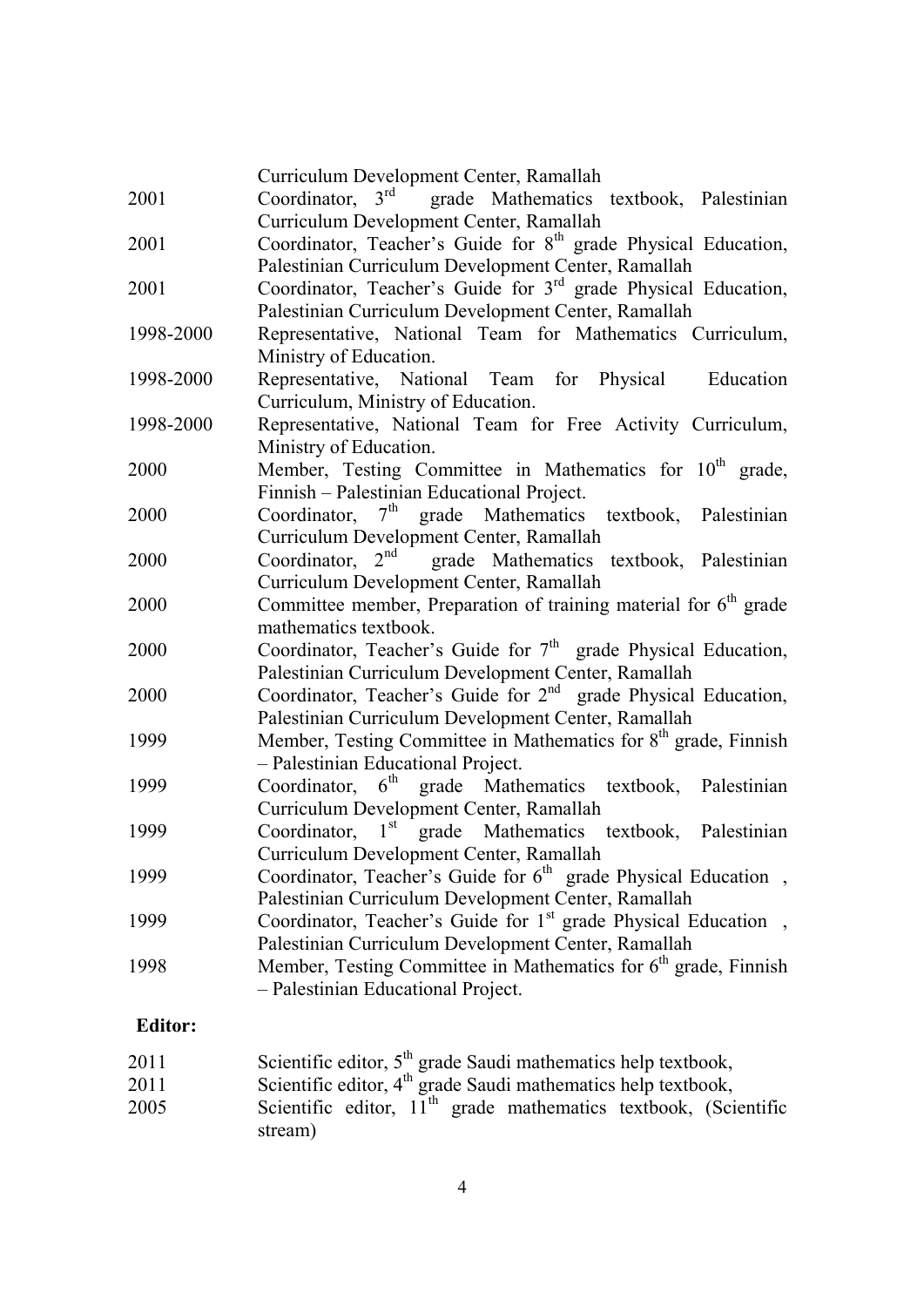2005 Scientific editor, 11<sup>th</sup> grade mathematics textbook, (Literary stream)

2005 Scientific editor,  $11<sup>th</sup>$  grade Financial Mathematics and Banking Sciences textbook, (Literary stream).

#### **Publications and Research :**

- 2014 Evaluation of AN-Najah National University experience in using Moodle on in-service teacher's rehabilitation program, **Hebron University Journal**,
- 2014 The Effect of Educational Program Supported with Illuminations on Mathematical Problem Solving and Spatial Ability of Seventh Grade Students in Palestine, **An-Najah Journal of Humanities**, 28 (12), 2697- 2732.
- 2014 The Effect of Using GeoGebra Software on Mathematical Problem Solving and Mathematical Anxiety among High Basic Stage Students. **An-Najah Journal of Humanities**, 28 (11), 2473-2492.
- 2013 "The Role of Palestinians Universities in Facing Cultural & Educational Normalization - Proposed Vision", **Journal of the Third Educational Conference**. A refereed Special Edition.
- 2013 "Self-security- A comparison between two curriculums". Universities role in achieving self-security", **Journal of the Second Educational Conference**. A refereed Special Edition, pp 430-445.
- 2010 "National Study of Undergraduate Teaching Practices in Palestine"- A published study – OSI (PFDP)&AMIDEAST. Link at Portland State University www.pdx.edu/.../Cristillo.%20Pal%20HiEd%20Report%20(full).pdf,

pp 1-148.United States Agency for International Development Cooperative Agreement No. 294-A-00-05-00234-00.

Arabic copy link at http://ksu.edu.sa/sites/KSUArabic/Research/ncys/Documents/r414.pdf, pp 1-166.

- 2000 " Patterns in Mathematics Content " Working paper presented at the Third International Conference for Mathematical Sciences. Bethlehem University, Palestine.
- 1998 " Mental Math Strategies " Working paper presented at the Second International Conference for Mathematical Sciences. BirZeit University, Palestine.

**Ongoing Research:** -The degree of Practicing Authentic Assessment Among Math Teachers in Nablus district. -Evaluation of Letter Grading System Used in An-Najah National University. -The Relation between Schoolyards and Gender in Palestine.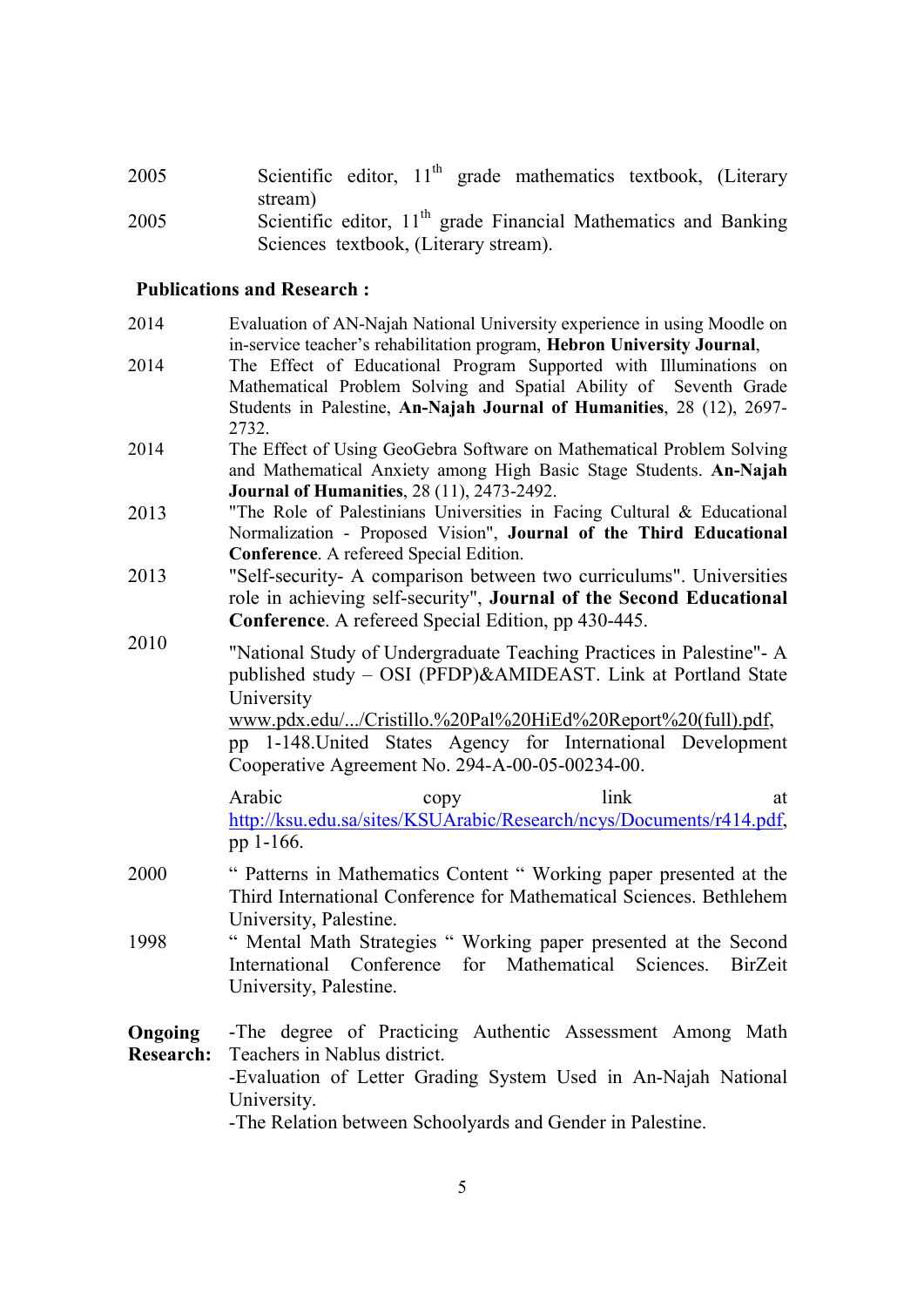-Heath Practices Among disabled students in Palestine.

-The Level of Mathematical Problem Solving among Scientific First Secondary Students in Nablus District.

-The Effect of Using Video in Teaching the Unit of Equations and Inequalities on the achievement of Ninth grade students.

-Analytical Study of Palestinian Mathematics Olympiad Results 2014 for First Scientific Secondary Grade Students

## **Co – Author (National Publications) :**

- Mathematics textbook for grade 12 (Literary Stream).
- Mathematics textbook for grade 9.
- Mathematics textbook for grade 8.
- Mathematics textbook for grade 7.
- Mathematics textbook for grade 6.
- Mathematics textbook for grade 4.
- Mathematics textbook for grade 3.
- Mathematics textbook for grade 2.

### **Other Publications :**

- Saudi math help textbooks grade 1.
- Saudi math help textbooks grade 2.
- Saudi math help textbooks grade 3.

#### **Courses, Workshops and Conferences:**

| Nov.23-Dec 3, 2013     | "Practicum and Action Research course " held in the    |
|------------------------|--------------------------------------------------------|
|                        | University of Malta-Tempus project                     |
| April 24-May 2, 2013   | "Practicum, Action Research and Professional           |
|                        | Development course " held in the Institute of London - |
|                        | Tempus project                                         |
| Dec 26, 2012           | " Palestinian Students achievement in TIMSS" Workshop  |
|                        | held in An-Najah University, Nablus.                   |
| Jan 9-14, 2012         | "Creative Pedagogy" Workshop held in An-Najah          |
|                        | University, Nablus.                                    |
| <b>August 10, 2009</b> | "First National Conference in Higher Education"        |
|                        | Conference held in Grand Park.                         |
| July 23-24, 2009       | "Teaching Practices in Palestinian Higher Education"   |
|                        | Conference held in An-Najah University.                |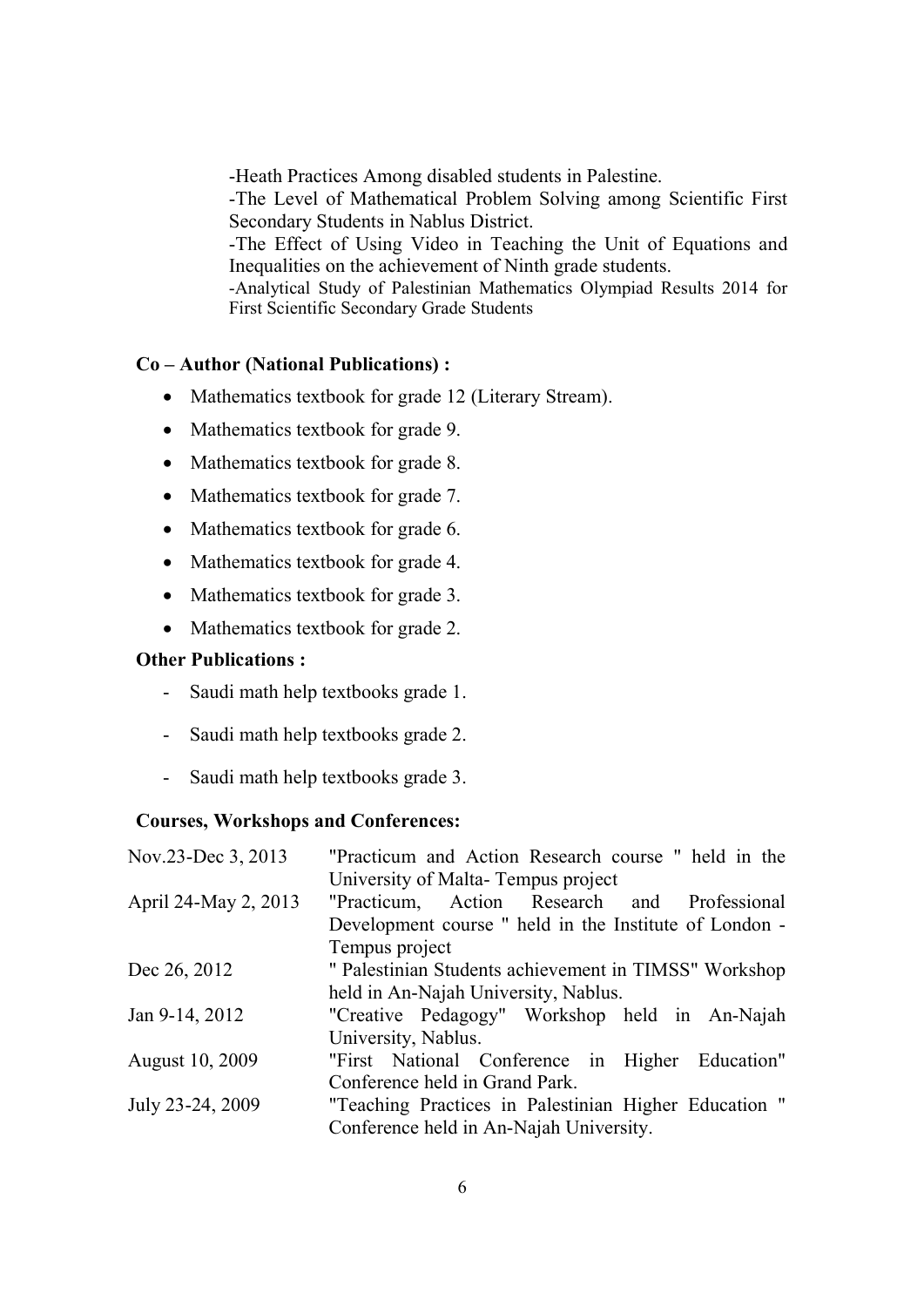| April 4, 2009           | "School Administration " Workshop held at An-Najah       |
|-------------------------|----------------------------------------------------------|
|                         | National University.                                     |
| Sep 22-Oct 6, 2007      | " Using ICT in Education " a Training course in the      |
|                         | University of Bologna - Italy.                           |
| April 10- July 30, 2006 | " Writing and Conversation "sponsored by Amideast&       |
|                         | PFDP, Nablus                                             |
| May 27-28, 2006         | " Presentation Skills "sponsored by Amideast& PFDP,      |
|                         | <b>Nablus</b>                                            |
| May 25-26,2006          | " Communication Skills "sponsored by Amideast &          |
|                         | PFDP, Nablus                                             |
| April 20-22, 2006       | " Public Speaking " sponsored by Amideast & PFDP,        |
|                         | <b>Nablus</b>                                            |
| July 22-23, 1999        | " Life Skill Education " sponsored by Ministry of        |
|                         | Education, Ramallah                                      |
| Feb. 18-22, 1998        | "National Evaluation: Aims and Mechanisms "sponsored"    |
|                         | by Ministry of Education, Ramallah                       |
| Jan. 12-20, 1998        | " Development of Educational Administration "a course    |
|                         | organized by the Ministry of Education. Ramallah         |
| Oct. 19-22, 1997        | "Towards strategy of Integrating concepts of Human       |
|                         | Right in Palestinian Curricula.                          |
| Nov. 7,1998             | " Educational Statistics for 1998 " Workshop organized   |
|                         | by the Central Bureau of Statistics, Ramallah, Palestine |
| Aug. 1996               | " Production and Manufacturing Audio-Visual Aids "a      |
|                         | course held in Gaza                                      |

### **Courses taught:**

- **-** Methods of Teaching Mathematics at the Secondary School.
- **-** Methods of Teaching Mathematics at the Middle School.
- **-** Trends and Issues in Mathematics Education.
- **-** Practicum for Mathematics students.
- **-** Methods of Teaching Mathematics at the Elementary School I.
- **-** Methods of Teaching Mathematics at the Elementary School II.
- **-** Active Learning.
- **-** Introduction to Curricula.
- **-** Computer in Education.
- **-** Learning Thinking Skills.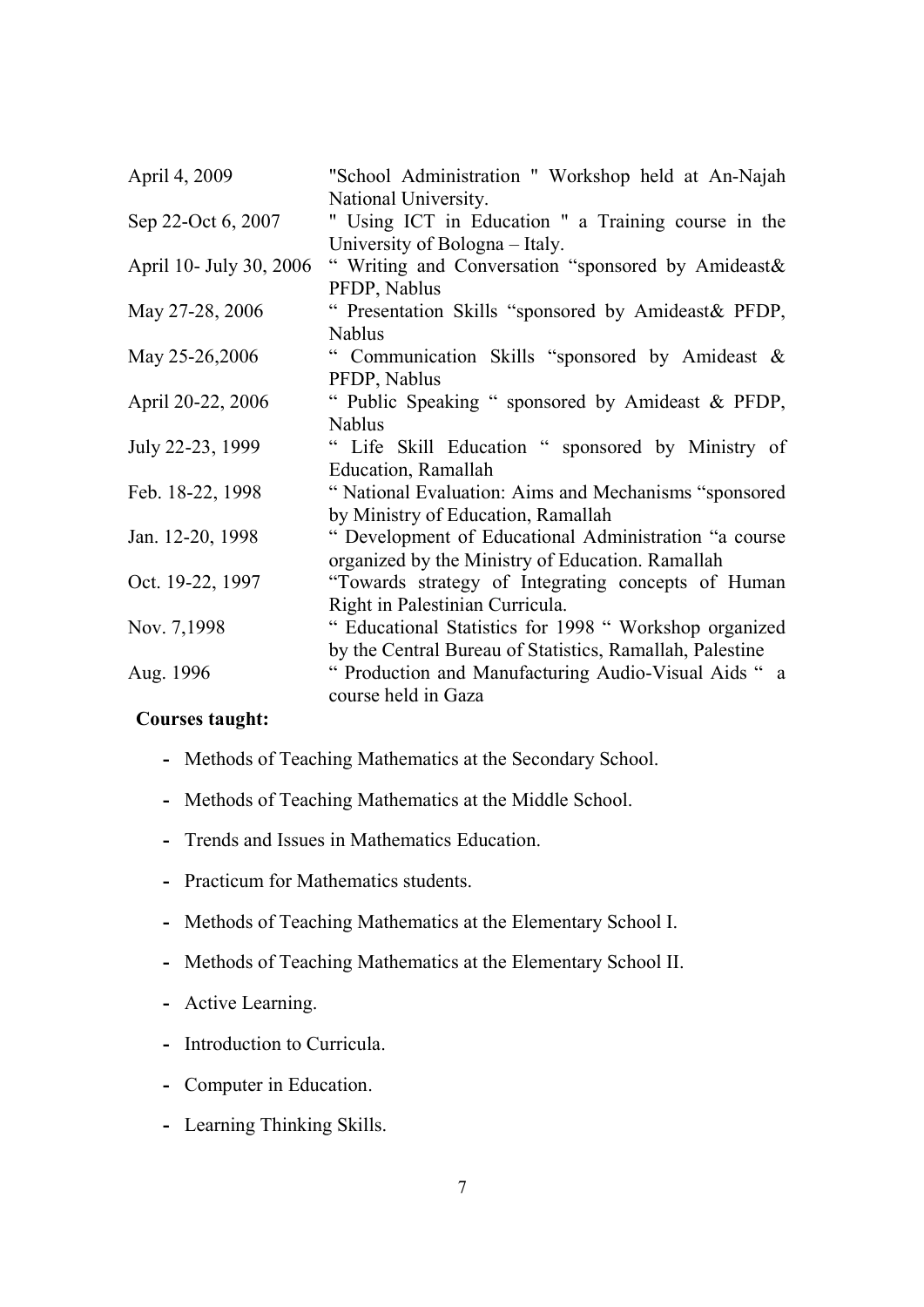- **-** Descriptive Statistics
- **-** Statistics Methods with computer.
- **-** Statistical Analysis.
- **-** Methodology & Research.
- **-** Designing and producing educational media for Humanities.
- **-** Designing and producing educational media for Science.
- **-** Designing and producing educational media
- **-** Practicum for Technology students.
- **-** Practicum for Elementary grades.
- **-** Educational Supervision.
- **-** Theory & Research in Curriculum " Master course "
- **-** Mathematics Learning & Nature " Master course ".
- **-** Curriculum Evaluation. " Master course ".
- **-** Current Trends and Issues in Curriculum. " Master course ".
- **-** Curriculum development & design. " Master course ".
- **-** Mathematics curriculum evaluation.

#### **Supervision :**

- **-** The Effect of Using Sketchpad software on the Achievement and Mathematical Self Concept among Ninth Grade Students at the District of Nablus.
- **-** The Effect of Using Cabri 3D software on the Achievement and the Motivation Toward Geometry Learning among Eighth Grade Students at the District of the South of Nablus.
- **-** The Effect of Teaching Geometry Unit Using Macromedia Flash on Fifth Graders Achievement and Their Attitudes Towards Mathematics Learning in the Governmental Schools in Nablus City.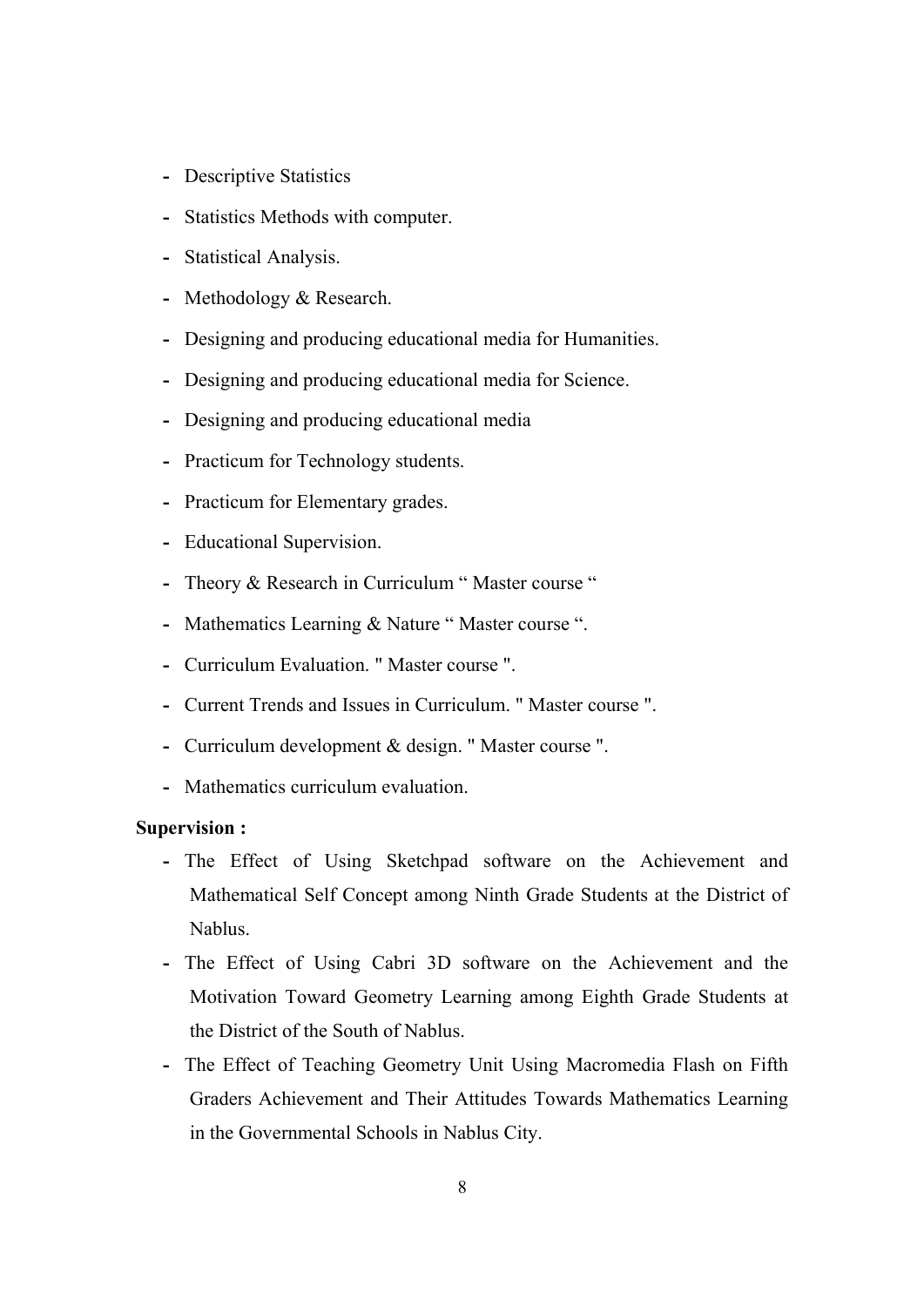- **-** The Effect of Using Mathematical Modeling Strategy on Comprehending Mathematical Concepts and Problem Solving Among the Seventh Graders in Measurement Unit.
- **-** An Interdisciplinary Approach in the Art Education Curriculum and its impact on Creative thinking& Motivation among basic sixth graders students in Salfit District.
- **-** The Effect of Teaching Geometry Unit Using Mathematics Laboratory on Achievement and Motivation Towards Mathematics Among Sixth Graders in Schools of Tulkarem District.
- **-** Effectiveness of a Computerized Software of Teaching Chemical Interactions on The Achievement of Ninth Grade Students in UNRWA Schools and Their Attitudes Toward Science Learning.
- **-** The Effect of Instructional Program Based on Mathematical Power on Achievement and Mathematical Thinking Among Seventh Grade Students in Nablus Governorate.
- **-** The Effect of Teaching Geometry Unit Using Mathematics Laboratory on Comprehending Math Concepts and Applying Generalization Among Sixth Graders in Schools of Tulkarem District.
- **-** Description of Palestinian Mathematical Olympiad Problems and Analysis of Them According to Mathematical Problem Solving Strategies.
- **-** A Proposed Strategic Plan to Activate the Partnership between Palestinian Universities in West Bank and Civil Community Institutions in Light of Quality Standards (Ph.D).

### **Skills**:

I have good experience in report and proposal, research writing and design.

I have good command of computer skills : Word, Excel, Corel Draw, Internet, SPSS, Minitab, Mat lab, Maple, Mathematica and MultiLog.